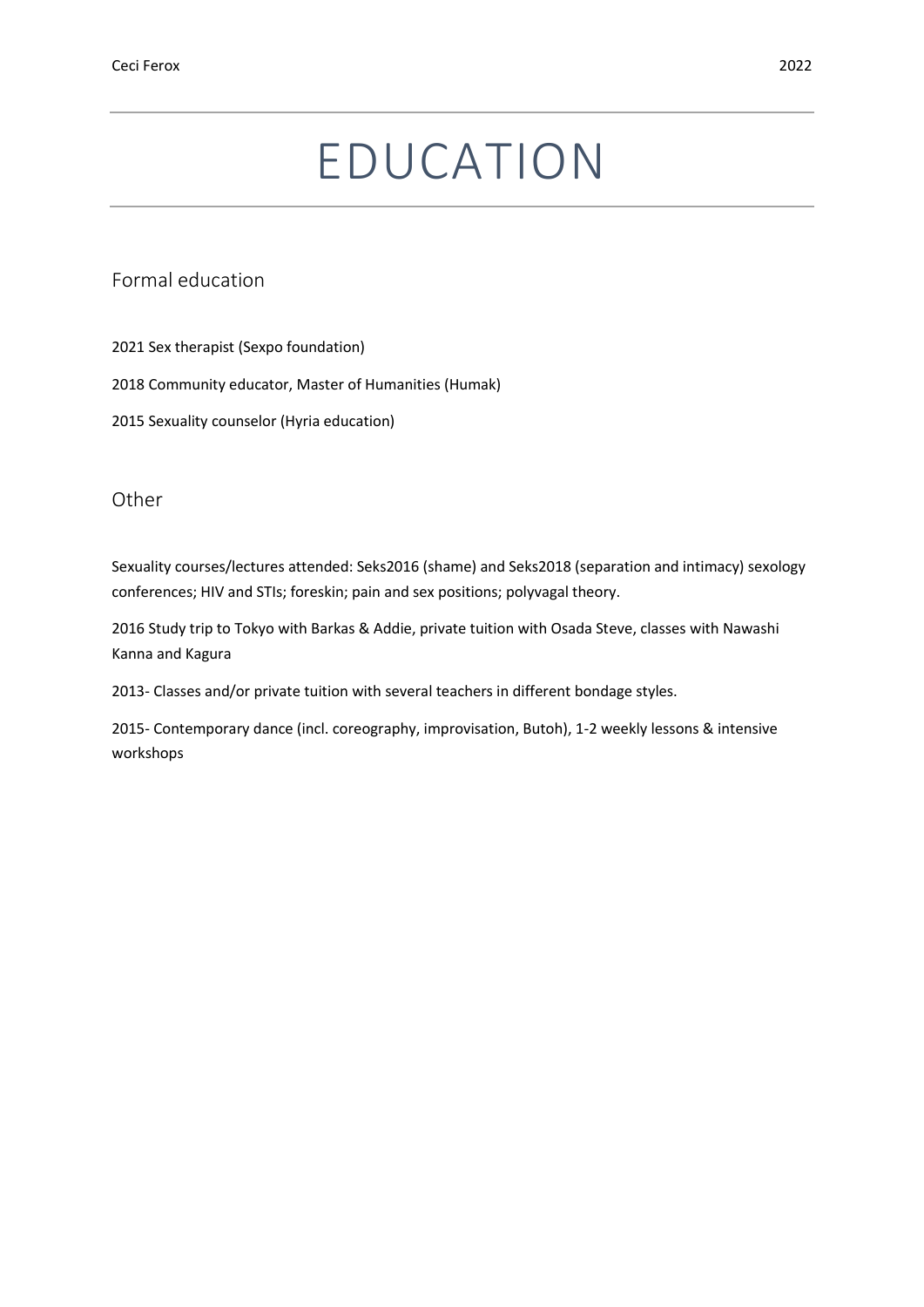# PREVIOUS WORK

#### Workshops, teaching and lectures

- Karada house 2020-, Berlin: one of the house teachers, weekly online and in-person workshops on different BDSM, bondage and sexuality topics
	- o Queerope online shibari conferences 2020, 2021 and 2022
- Helsinki Shibari 2015-, beginner courses, frictions and fundamentals (several workshops for different skill levels), the box tie, face rope, hip harness, futomomos, hishi patterns, hands free suspensions, freestyle & chaotic suspensions, selftying and self-suspension, group play, partial suspensions, impact play and rope, control
	- o Helsinki Shibari Festival: teaching with Hedwig 2015, 2016
- Hyria 2016-2021, lectures for sexology students on kink and BDSM
- Espacio Nos , Barcelona 4/2022: workshops on self tying and self suspension
- Spektrum Reykjavik, Reykjavik 4/2022: workshops on self tying and self suspension
- Studio Moth, Jyväskylä 1/2022: shibari workshop for beginners
- Learn Shibari 5/2021 online workshop on self tying as solo play
- VoxBody 2/2021, 10/2021 online workshops on futomomo shibari, connection in rope
- The other side of ropes 02/2020, Prague, teaching at weekend event for bottom education
- Fairy Ropes, Paris
	- o 2019 Mind & body with floZif
	- o 2018 Frictions and fundamentals
- EURIX
	- o XV Fall 2019 frictions and fundamentals, fucked up shit, consent, tying softer bodies
	- o XIV Spring 2019, teaching a day of the absolute beginners course with floZif
	- o X Spring 2017, bottoming for Hedwig
- Wonderlust, Helsinki
	- o 2019 Rituals for Play with Nana Quinncoon
	- o 2018 Impact play with Afton and Nana Quinncoon
- RopeLinked 2019, Rotterdam: frictions & fundamentals, body movement, self suspension, switching, nerves
- Master class for small group 2019, Helsinki, course based on the needs of the participants
- Taufabrikken 2018, Bergen (Norway), weekend intensive workshop and performance with Nana
- Rsyke 2018, Tampere, teaching suspensions
- Ropescape 2018, Spain, collaborative pop-up workshop on chaotic rope; bottom share
- DIY tantra study circle 2018, Helsinki, connection through rope
- Himo & Erotiikka sex fair 2017, Himos, control with rope with Nana
- Regnbågsfestivalen pride festival 2017, Helsinki, workshop and performance with Hedwig
- Ellipsis events 2017, Rotterdam, workshop and performance with Hedwig
- Demo bottoming for Hedwig, Gestalta, Nicolas Yoroï, Tifereth, Billie Rose, Kristina Marlen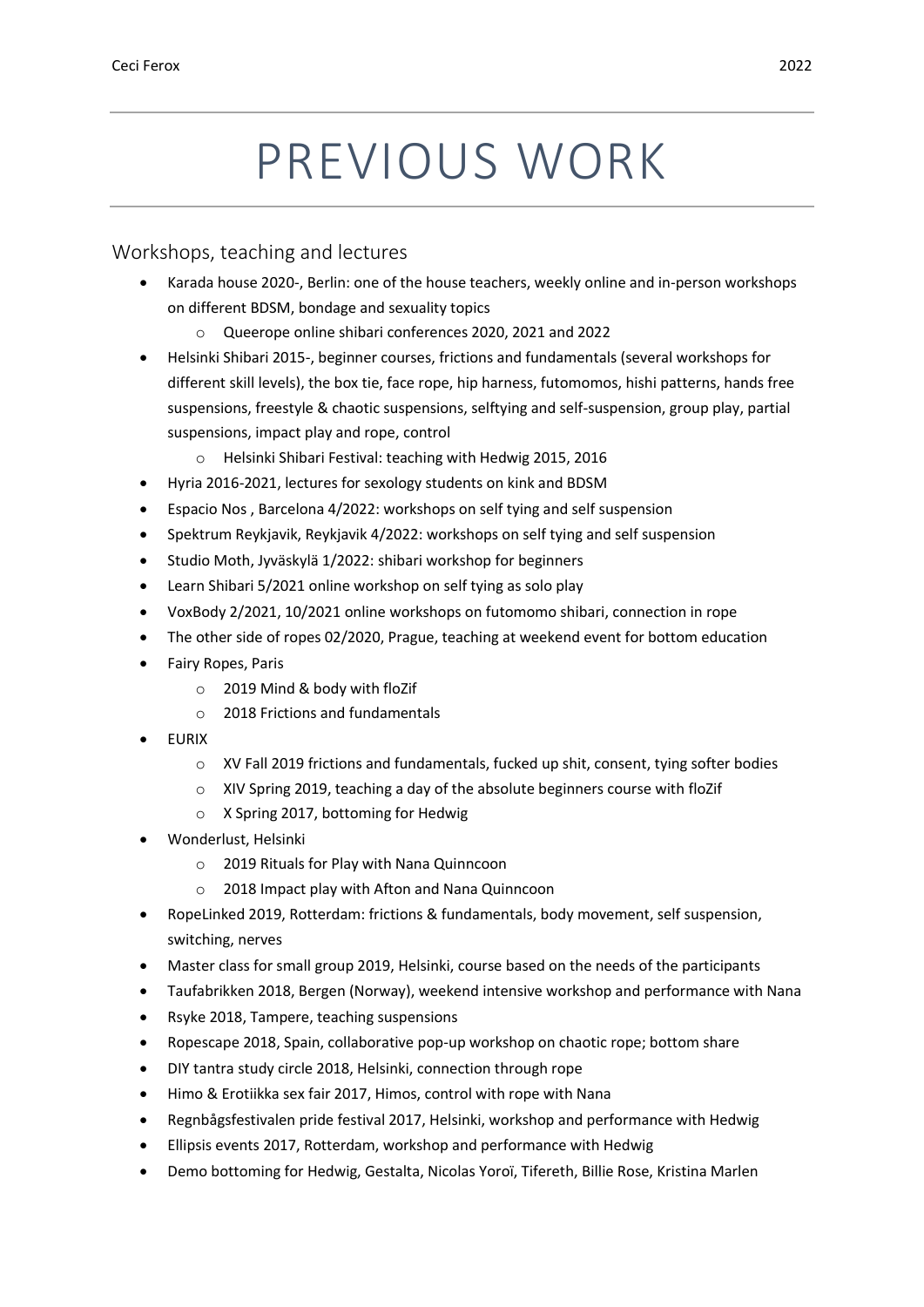### Consulting

Baby Jane (film, in theatres 2019), shibari consultation

### Performances

- Studio Moth, Jyväskylä 01/2022, performance about resistance with Tina Pornflakes
- FIMFF film festival, Faeroe islands, performance about resistance with Tina Pornflakes
- Karada House About Sexualities conference: solo rope & monologue performance about BDSM as identity
- No stigma burlesque club 09/2020, solo performance on sexuality stigma
- Queerope 2020 "Cut" performance with Gestalta
- Club X Tangled rope party 02/2020, performance about resistance with Tina Pornflakes
- The Attic Underground 02/2020, Helsinki, premiere for solo rope and spoken word performance on grotesque and ugly
- RopeLinked 2019, Rotterdam: suspension, switching, self-suspension performance with Fittglitter
- Lame tamer (amateur version) 2019 by Sari Palmgren, dance performance
- Essi Tammimaa "Isän kädestä" book publishing 2018, shibari performance with Amy May
- sExhibition 2018, performance with Theater of Filth, demo performances with Julius Elo
- Janina Rajakangas, Neil Callaghan: Over Your Fucking Body starting the piece with an audience 2018, test performance, assisting and dancing
- Helsinki Shibari Festival 2018, performance with Nicolas Yoroï
- Seks2017 sexology conference, Helsinki, performance & talk with Jere
- Eva Kärki, thesis exhibition 2017, Kuvataideakatemia: experiential rope performance
- Helsinki Shibari Show Night 2017, performance with Tifereth
- EuroGames 2016, Helsinki, shibari performance with Amy
- Shibari Camp 2016, Göteborg, group performance with the other teachers
- SMFR 20 years party 2016, Helsinki, performance with Jere
- Helsinki Shake It! Masquerade Macabre 2016, performance with Jere
- Night of the arts 2014 Ilona Valkonen exhibition, Helsinki, performance
- sExhibition 2013, Helsinki, performances with Mr. Vic
- Sokerisamurai book publishing 2013, Helsinki, demo tying with Mr. Vic
- Q-scene art exhibition (Qumma) 2013, Helsinki, performance with Mr. Vic
- Several performances with Nana: Stockholm Pride 2017 & 2018, Taufabrikken (Bergen), SMFR party 2017 (Helsinki), sExhibition 2016, 2017
- Several shibari performances with Hedwig: Regnbågsfestivalen 2017 (Helsinki), Helsinki Shibari Festival 2015, Stockholm Pride 2015, Viennese rope festival 2014, SMFR party 2014 (Helsinki)

## Organizing

• Karada House Rope Hangout 2021-